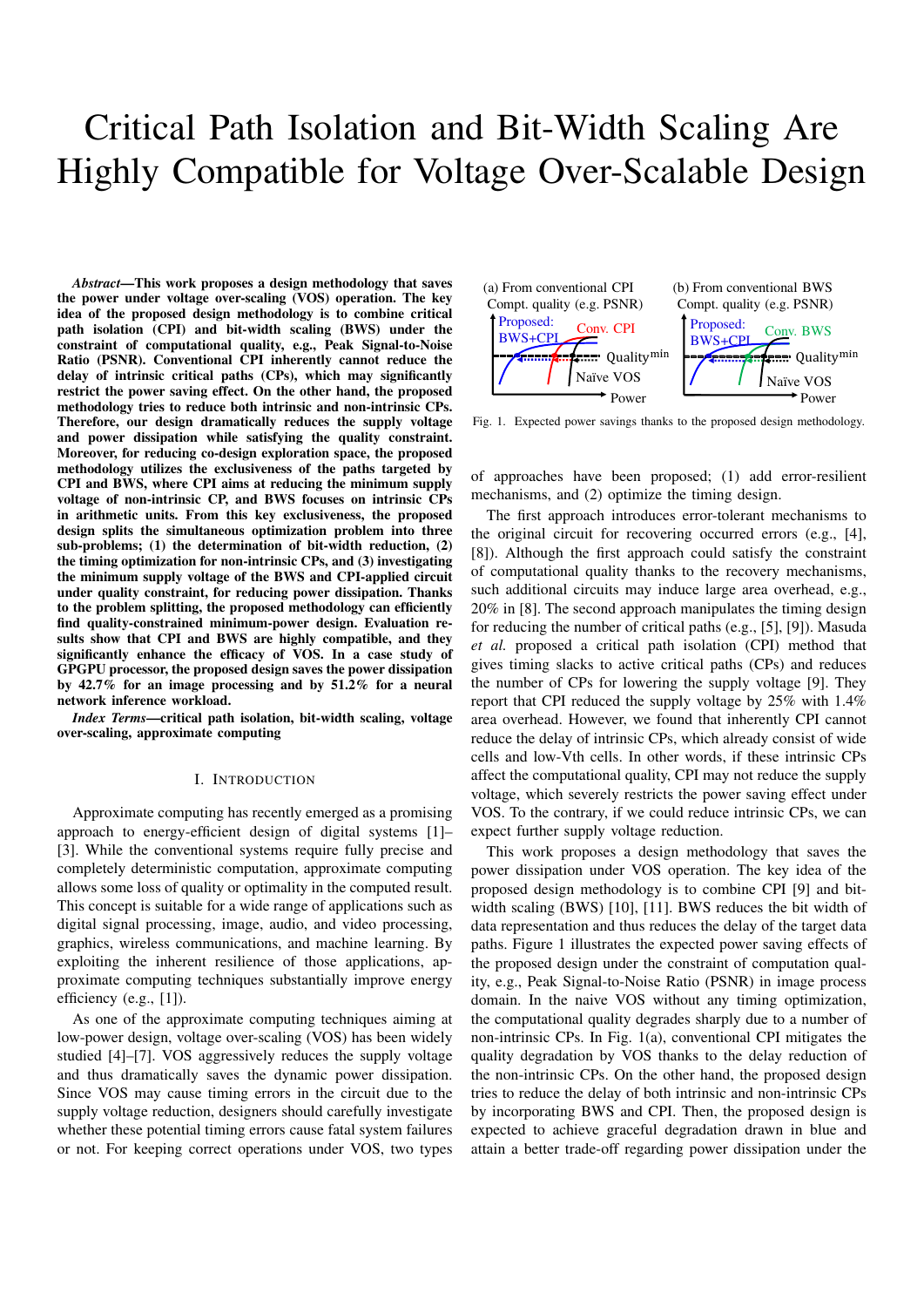quality constraint. Similarly, compared with conventional BWS in Fig. 1(b), the proposed design further reduces the supply voltage and power dissipation since CPI increases the timing slack of non-intrinsic CPs and reduces timing errors in them.

Here, BWS is one of the approximate computing techniques and it sacrifices a certain amount of computation quality by degrading the precision. Thus, for minimizing the power dissipation under the quality constraint, a designer needs to carefully determine the design parameters including the amount of bitwidth reduction, the CPI methodology, and the supply voltage. On the other hand, an explicit simultaneous optimization is difficult concerning computational time since the computation quality has a non-linear relationship to the circuit structure and supply voltage, and then estimating the minimum supply voltage under VOS requires a long computational time.

For efficiently solving the co-design optimization problem, the proposed design methodology utilizes the exclusiveness of the paths targeted by CPI and BWS, where CPI aims at nonintrinsic CPs and BWS focuses on intrinsic CPs in arithmetic units. Thanks to this exclusiveness of the target paths, we can individually explore the design space of CPI and BWS, which leads us a lightweight co-design optimization methodology. The proposed methodology solves the co-design optimization problem with three steps; (1) the determination of bit-width reduction (BWS), (2) the timing optimization for non-intrinsic CPs (CPI), and (3) investigating the minimum supply voltage of the BWS and CPI-applied circuit under quality constraint, for reducing power dissipation. Based on this approach, we can efficiently solve the problem of finding quality-constrained minimum-power design.

The main contributions of this work include (1) the design methodology using CPI and BWS toward quality-aware minimum-power VOS, and (2) quantitative evaluation of the power saving effects thanks to the proposed design under several PVTA corners. To the best of our knowledge, this is the first work that optimizes the design by incorporating CPI and BWS for overcoming the limitation of conventional CPI. Moreover, for efficiently finding the low-power design under VOS, the proposed design methodology exploits the exclusiveness of target CPs between CPI and BWS to reduce co-design exploration space. Experimental results show that BWS and CPI are highly compatible and they enhance and provide significant power saving effects.

The rest of this paper is organized as follows. Section II explains assumed BWS and CPI and formulates the design optimization problem. Section III proposes the design methodology which incorporates CPI and BWS. Section IV demonstrates power saving effects thanks to the proposed design methodology. Lastly, concluding remarks are given in Sect. V.

## II. ASSUMPTION AND PROBLEM FORMULATION

The proposed design methodology for VOS consists of BWS and CPI. Section II-A explains the assumed BWS and CPI. Then, Sect. II-B formulates the design optimization problem.

#### *A. Assumed BWS and CPI*

First, we explain the assumed BWS. In this work, we assume to run various workloads and thus adopt the bit-width tunable methodology as shown in Fig. 2. Also, we assume that the supply voltage and bit width can be dynamically tuned for each chip and running workload individually to exploit the chip and workload-dependent margin for power minimization under quality constraint.

Let us explain Fig. 2. The number of bit-width reduction  $N_{red}$  is specified by a control signal. Then, the bottom  $N_{red}$ bits are replaced to a user-defined specific value, e.g. 0000, and the replaced bits are given to the arithmetic unit. In this case, paths starting from the replaced bits become false paths and do not toggle in the arithmetic unit. Hence, the dynamic power dissipation and delay of CPs could be reduced. Note that if  $N_{red}$  becomes large, the larger power/delay reduction can be obtained but loss of computational quality also enlarges. Therefore, we need to choose appropriate  $N_{red}$  from the trade-off between computational quality and the power/delay reduction. In Sect. III-B, we will explain how to determine  $N_{red}$ .

Figure 3 shows the assumed CPI. In a conventional design, negative timing slack is cured by up-sizing and buffering, while positive timing slack is traded off for area and power reduction. As a result, many non-CPs become CPs, which are called non-intrinsic CPs. On the other hand, CPI increases the timing slack of non-intrinsic CPs. In this case, timing error occurrence in these paths is dramatically reduced compared to the conventional circuit, which is the main advantage of CPI.

Here, it should be noted that CPI partially loses the power and area reduction acquired by the conventional design opti-



Fig. 2. Assumed BWS. In BWS operation, bottom bits will be replaced to the user-defined value. Paths starting from replaced bits become false paths and will not toggle in the arithmetic unit.



Fig. 3. Assumed FF-based CPI with re-synthesis.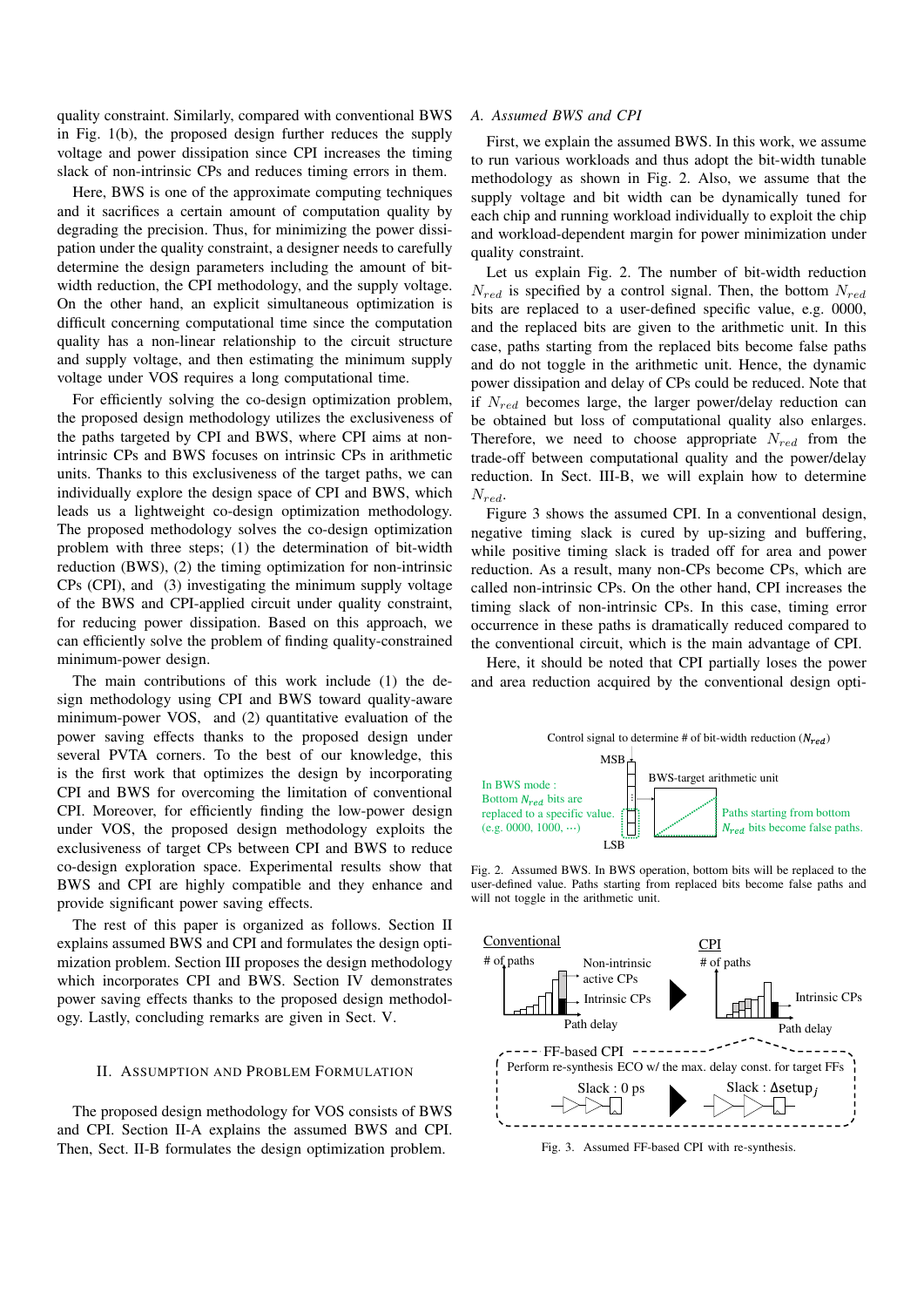mization. From this sense, we need to find a better trade-off relation regarding the minimum supply voltage under VOS, power, and area. For pursuing the better trade-off, this work targets active CPs, i.e. paths actually causing timing errors, where a similar consideration is found in literature [5], [9], [12]. Also, we refer to [9] and adopt FF-based CPI; assigns manipulated setup delay constraints to FFs, and re-synthesizes the design as an engineering change order (ECO) process. Note that path-based CPI is not efficient since the number of paths in a circuit is huge. Section III-C will explain how to determine the delay constraint for target FFs.

### *B. Problem Formulation for Voltage Over-Scaled Design*

Based on the discussion in Sect. II-A, we formulate the design optimization of the main logic circuit under VOS.

- Input
	- one pre-CPI circuit
	- $-$  N<sub>W</sub> workloads
- Output
	- one circuit to which CPI and BWS are applied
- Objective
	- Minimize:  $V_{dd_i}$  for each  $i$  ( $1 \le i \le N_W$ )
- Constraints
	- $Quality_i \ge$  Quality<sup>min</sup>  $(1 \le i \le N_W)$
	- $-$  Area  $\leq$  Area<sup>max</sup>
	- $N_{LowVth} \leq N_{LowVth}^{max}$
- Variables
	- $N_{red_i} (1 \le i \le N_W)$  $-D_{FF_j}$   $(1 \le j \le N_{FF})$

The input of this problem is one pre-CPI circuit and  $N_W$ workloads, and the output is one synthesized design incorporating CPI and BWS. The objective of this problem is to minimize the supply voltage for each assumed workload aiming at the power minimization. The design constraints are computational quality (Quality $_{i}^{min}$ ), area (Area<sup>max</sup>), and the number of low-Vth cells  $(N_{LowVth}^{max})$ . In other words, we aim to implement BWS and CPI so that the designed circuit can achieve the target quality for assumed  $N_W$  workloads under area and power constraints. Note that we assume these constraints are given by the designer according to the requirement for the target circuit. The variable  $N_{red_i}$  means the number of bit-width reduction for the *i*-th workload. The variable  $D_{FF_j}$  is given to the resynthesis ECO as a maximum delay constraint for  $j$ -th  $FF_j$ .  $N_{FF}$  is the number of FFs in the circuit. In summary, the pair of  $N_{red_i}$  and  $V_{dd_i}$  needs to be examined for each workload and  $D_{FF_j}$  should be carefully tuned taking into account N<sub>W</sub> workloads.

# III. PROPOSED DESIGN METHODOLOGY

In this section, we propose a design methodology to solve the problem described in the previous section.

#### *A. Overview*

A difficulty in solving the formulated problem is the nonlinear relationships among Area,  $V_{dd_i}$ ,  $Quality_i$ ,  $N_{LowVth}$ ,  $N_{red_i}$ , and  $D_{FF_j}$ . Also, the evaluations of Area,  $V_{dd_i}$ , and  $Quality<sub>i</sub>$  need relatively long computational time, and hence an explicit optimization is difficult concerning computational time. Here, please remind that CPI and BWS reduce the minimum supply voltage for different parts of the target circuit, i.e. CPI targets non-intrinsic CPs and BWS focuses on intrinsic CPs in arithmetic units. This exclusiveness guides us a lightweight design methodology which efficiently reduces the co-design exploration space. Namely, the simultaneous optimization of CPI and BWS for the supply voltage minimization could be split into sub-problems.

Based on the above consideration, this work proposes a threestage design flow. The first stage finds the maximum number of  $N_{red_i}$  under the quality constraint. The second stage determines the set of  $D_{FF_j}$  for successive CPI under constraints of area and leakage power. After BWS and CPI are implemented, in the third stage, the supply voltage of the designed circuit is swept for minimizing power dissipation of each workload. We highlight that the simpleness of the proposed flow originates from the favorite exclusive property between CPI and BWS. The following subsections explain the first and second stages.

# *B.* Nred<sup>i</sup> *Determination*

First,  $N_{red_i}$  is determined for each *i*-th workload. This stage aims to reduce the intrinsic CP delay and dynamic power dissipation in target arithmetic units as much as possible. Such a reduction enhances the supply voltage reduction effect by CPI. Therefore, the proposed flow investigates the maximum  $N_{red_i}$  for improving the effectiveness of CPI.

An important consideration here is that the maximum  $N_{redi}$ varies depending on the quality constraint and workloads. In addition, this  $N_{red_i}$  can be derived without timing analysis since functional simulation, e.g. instruction set simulation or register transfer level (RTL) simulation, provides the upper bound. Therefore, the first stage runs functional simulation, evaluates the trade-off curve between  $N_{red_i}$  and the computational quality, and determines the maximum  $N_{red_i}$  where the target quality is satisfied.

# *C.*  $D_{FF}$ *, Determination*

Then, the proposed design methodology determines the set of  $D_{FF_j}$ . Figure 4 shows a CPI flow, which is adopted in this work. Note that other strategies for  $D_{FF_j}$  determination, e.g. the methodology proposed in [9], can be similarly utilized.

First, let us explain CPI-target FFs. In Fig. 4, after extracting active FFs from the given BWS circuit and  $N_W$  workloads, the proposed methodology takes two types of constraints for ECO re-synthesis. The first constraint targets active-endpoint FFs, which is similar to the conventional CPI [9]. The second constraint focuses on top  $k$  bits of the input to the BWS-target arithmetic unit for eliminating the non-intrinsic CPs, where how to determine  $k$  will be discussed below.

Figure 5 depicts the motivation of the second constraint, i.e. startpoint-aware CPI. Let us suppose that BWS targets bottom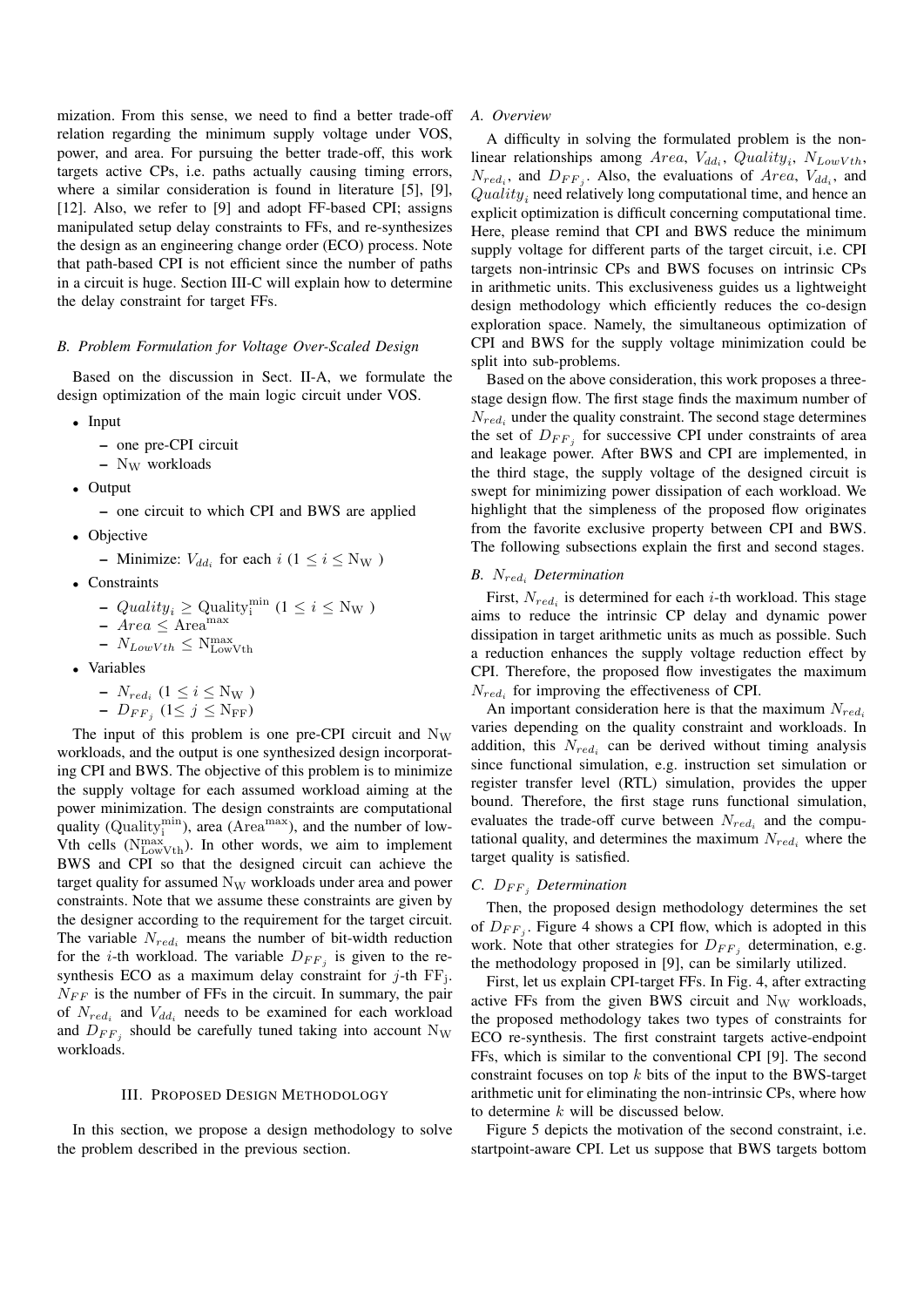

Fig. 4. Overview of the CPI flow.





Fig. 5. Startpoint-aware CPI for reducing non-intrinsic CPs in the BWS-target arithmetic unit.

 $N_{red}$  bits of the input as an example. Since the assumed BWS is tunable, the BWS module may have intrinsic CPs for realizing an exact calculation, e.g. from the least significant bit (LSB) of the input to the most significant bit (MSB) of the output. In this case, the paths starting from top  $(N_{\text{bit}}-N_{\text{red}})$  bits of the input may become non-intrinsic CPs due to the timing optimization. Note that  $N_{\text{bit}}$  is the bit width of the input. If the MSB of the output is an endpoint of these non-intrinsic CPs, conventional endpoint-based CPI could not reduce the delay of these CPs well since the MSB is also an endpoint FF of intrinsic CPs. On the other hand, with our strategy, CPI can reduce non-intrinsic CPs starting from top ( $N<sub>bit</sub>-N<sub>red</sub>$ ) bits. Therefore, the supply voltage and thus power dissipation can be further reduced. Section IV-B2 will examine the supply voltage reduction effects thanks to the second startpoint-aware constraint. Note that, for taking into account different  $N_{red_i}$  under various workloads, we set  $k$  with the following equation.

$$
k = N_{\text{bit}} - \min(N_{red_i}, \cdots, N_{red_{N_W}}). \tag{1}
$$

In Eq. (1),  $\min(N_{red_i}, \cdots, N_{red_{N_W}})$  means the minimum number of bit-width reduction derived from assumed workloads. Namely, we conservatively determine  $k$  so that CPI can eliminate non-intrinsic CPs in the BWS-target unit even for the workload with the minimum value of  $N_{red}$ .

Next, the value of maximum delay constraint,  $D_{FF_j}$ , is discussed. When we continue to reduce the worst delay of

the target FFs, some FFs will not satisfy the specified delay constraint at a certain stage. In this case, such delay-limiting FFs determine the maximum delay of the circuit. In other words, once we find these FFs and derive the achievable delay reduction, we could skip the further ECO re-synthesis, which contributes to eliminating redundant ECO process.

Taking into account the above discussion, our flow gives an identical constraint regarding the maximum delay, i.e. D, for each CPI-target FF as described in Fig. 4. This approach finds the delay-limiting FF and thus generates the CPI circuit whose worst delay is decreased as much as possible. We repeatedly update D with reducing by  $\Delta D$  and run ECO re-synthesis with checking the timing slack, the number of low-Vth cells, and the area. Note that the amount of the delay reduction step, i.e.  $\Delta D$ , can be tuned by designers under given design time. Once the ECO re-synthesis generates the circuit having negative timing slack, we can exit from CPI since the delay-limiting FFs reject further delay reduction. Note that, our flow checks the area and the number of low-Vth cells of the synthesized circuit for satisfying constraints of the design optimization problem discussed in Sect. II-B.

## IV. EXPERIMENTAL EVALUATION

This section experimentally evaluates the power saving of the proposed design. Section IV-A explains the evaluation setup. Section IV-B shows the power saving effects and demonstrates the proposed design achieves the lower power dissipation compared with naive VOS and conventional CPI and BWS.

#### *A. Evaluation Setup*

In this work, we used Nyuzi processor, which is an opensource processor for GPGPU applications [13]. This circuit was designed by a commercial logic synthesis tool with a 45 nm Nangate standard cell library. The minimum clock period of the synthesized circuit at the worst corner is 1.24 ns. The synthesized circuit includes 184,243 combinational logic cells and 29,456 FFs. As for workloads, we selected two programs; (1) Mandelbrot set drawing and (2) neural network inference with Fourclass dataset [14], which is a simple 2-D classification problem. In the Fourclass workload, we prepare a 3-layer neural network structure which includes 1 hidden layer. The number of neurons in the input layer, hidden layer, and output layer is set to 2, 8, and 2, respectively. We adopt Rectified Linear Unit (ReLU) as the activation function of hidden layer. In our experiment, as quality constraints (Quality<sup>min</sup>), we set 30 dB of PSNR for Mandelbrot and 98% test accuracy for Fourclass. Note that the above Quality<sup>min</sup> is just an example, and the



Fig. 6. The relation between  $N_{red}$  and Quality<sup>min</sup>.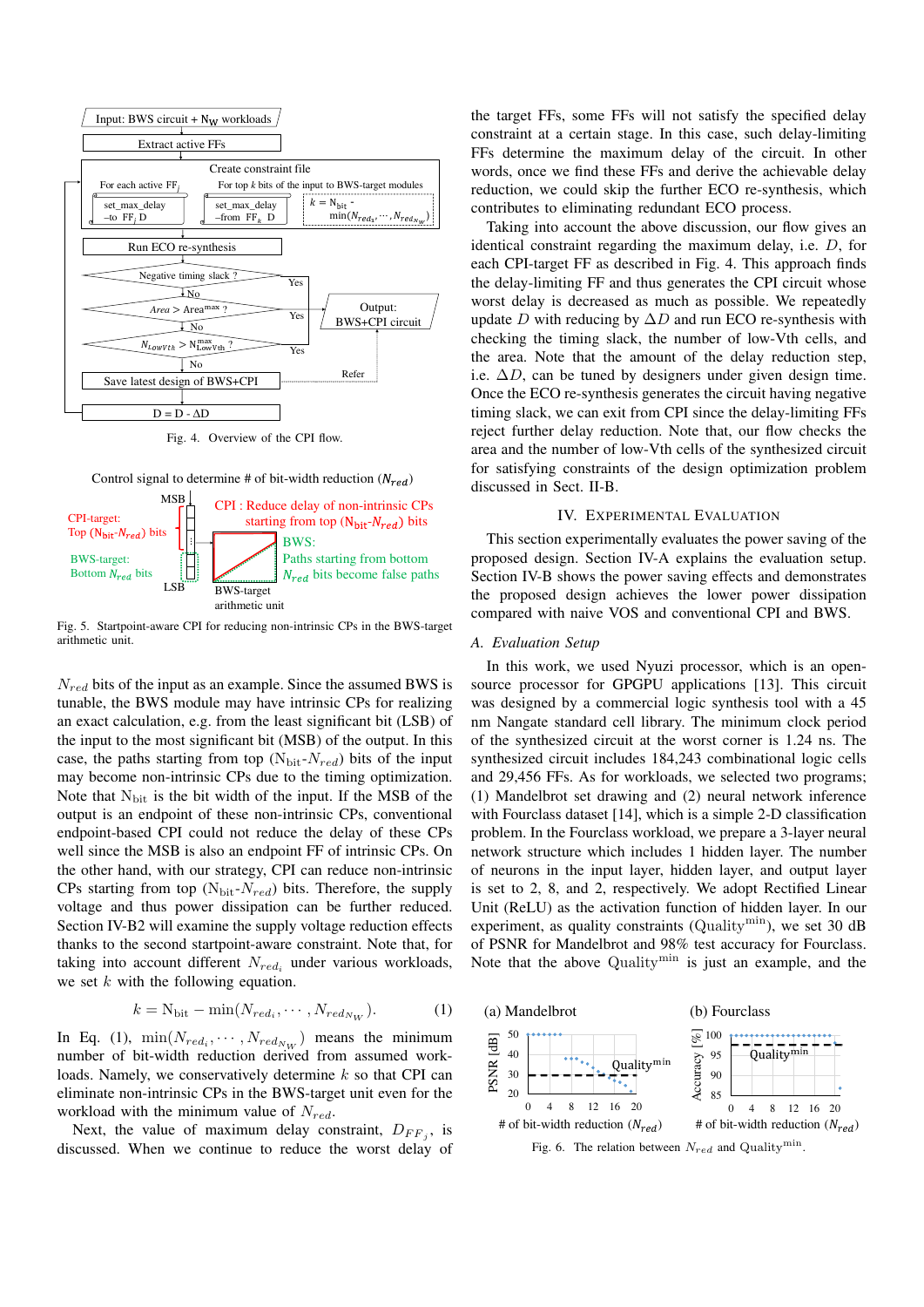

Fig. 7. Power saving effects of the proposed design from the conventional (a) CPI and (b) BWS. (a) From conventional CPI, the proposed design reduces the power dissipation thanks to BWS. (b) From conventional BWS, the proposed design mitigates the quality degradation slope thanks to CPI.

proposed design methodology can cope with other constraints similarly.

We incorporated BWS and CPI to the baseline Nyuzi processor. This paper focuses on floating-point units (FPUs) since FPUs are known as the power-hungry unit [15] and they often include intrinsic CPs. Note that floating-point numbers are expressed by 32 bits in the Nyuzi processor. Then, we reduced the bit width of the mantissa in the FPUs and performed the RTL simulation for determining  $N_{red}$ . Figure 6 shows the simulation result when replacing the bottom  $N_{red}$  bits with the value "0". From Fig. 6, we can see that Nyuzi satisfies Quality<sup>min</sup> under condition that  $N_{red} \leq 13$  in Mandelbrot and  $N_{red} \leq 20$  in Fourclass case. From these results, we set  $N_{red}$  to 13 for Mandelbrot and 20 for Fourclass, respectively. We should note that PSNR becomes  $\infty$  when the image has an identical set of pixel values with golden results. For visualizing such a case, we set the upper bound of PSNR to 50 dB in Fig. 6(a).

Then, CPI was performed to the synthesized circuit. We repeatedly performed ECO synthesis by decreasing the maximum delay of target FFs according to the design flow in Sect III-C. Constraints of area (Area<sup>max</sup>) and the number of low-Vth cells  $(N_{\text{LowVth}}^{\text{max}})$  were set to 101.0% and 103.0% of the baseline circuit. The delay update for re-synthesis constraint  $(\Delta D)$  was set to 10 ps. Note that the proposed design methodology can work similarly with other settings. For the baseline design, BWS design, CPI design, and the proposed design, we fixed the clock period to 1.24 ns and performed the VOS logic simulation. Then, we analyzed power dissipation for each pair of the circuit and the supply voltage, and obtained the trade-off curve between the power dissipation and quality.

#### *B. Evaluation Results*

This subsection first shows power savings thanks to the proposed design, and then discusses the effectiveness of CPI and BWS, respectively.

*1) Power Saving Effects:* Figure 7 shows the trade-off curves between the power dissipation and constraints, i.e. PSNR and test accuracy. In this figure, the black plots represent the naive VOS which reduces the supply voltage without any timing optimization. Also, red, green, and blue plots correspond to the conventional CPI, the conventional BWS, and the proposed design, respectively. As a baseline, we note that the conventional worst-case design without VOS consumes 450.0 mW in Mandelbrot and 567.5 mW in Fourclass. In this section, we examine our evaluation results from the following two aspects; (1) overall power saving effect thanks to the proposed design, and (2) difference of the power dissipation between the proposed, conventional CPI, and conventional BWS design.

First, we compare the black and blue plots for clarifying the overall power saving effects. Figure 7 shows that the proposed design saves power dissipation while keeping the quality constraint. For example, in Fig.  $7(a-1)$ , the proposed design achieves the quality constraint of 30 dB at the power of 257.8 mW, whereas the conventional VOS design consumed 427.2 mW. In other words, the proposed design achieved 42.7% power savings from 450.0 mW to 257.8 mW whereas the naive VOS achieved only 5.1% power savings from 450.0 mW to 427.2 mW. Similarly, in Fourclass case, the proposed design saves the power dissipation by 51.2% from 567.5 mW to 277.4 mW as shown in Fig. 7(a-2). Compared with the baseline circuit, the proposed design increased the number of low-Vth cells by 0.11% but decreased the area by 0.58%.

Next, we compare the conventional CPI, conventional BWS, and the proposed design. Figure 7 shows that the proposed design further improves power dissipation from the conventional CPI and BWS. For example, from Fig. 7(a), the proposed design achieved 22.3% and 38.7% power savings compared with the conventional CPI. Similarly, compared with the conventional BWS, we can see that the proposed design saves the power dissipation by 31.0% in Mandelbrot and 35.9% in Fourclass case as shown in Fig. 7(b). These power saving effects reveal that BWS and CPI are highly compatible and the optimization of BWS and CPI significantly enhances the efficacy of VOS.

*2) Discussion:* The evaluation results for power dissipation in Sect. IV-B1 showed that the proposed design saved power significantly. Let us investigate the results in detail.

First, we examine the power saving effects by the proposed design in terms of the supply voltage reduction thanks to the proposed design. Figure 8 shows the trade-off curves between the supply voltage and the computational quality. We can see that the proposed design achieves the target quality at a lower supply voltage compared with the naive VOS, conventional CPI, and conventional BWS. For example, in Fig. 8(a), the proposed design achieves the target quality at a supply voltage of 0.93 V, whereas the naive VOS requires 1.07 V operation, which means the proposed design achieves 13.0% supply